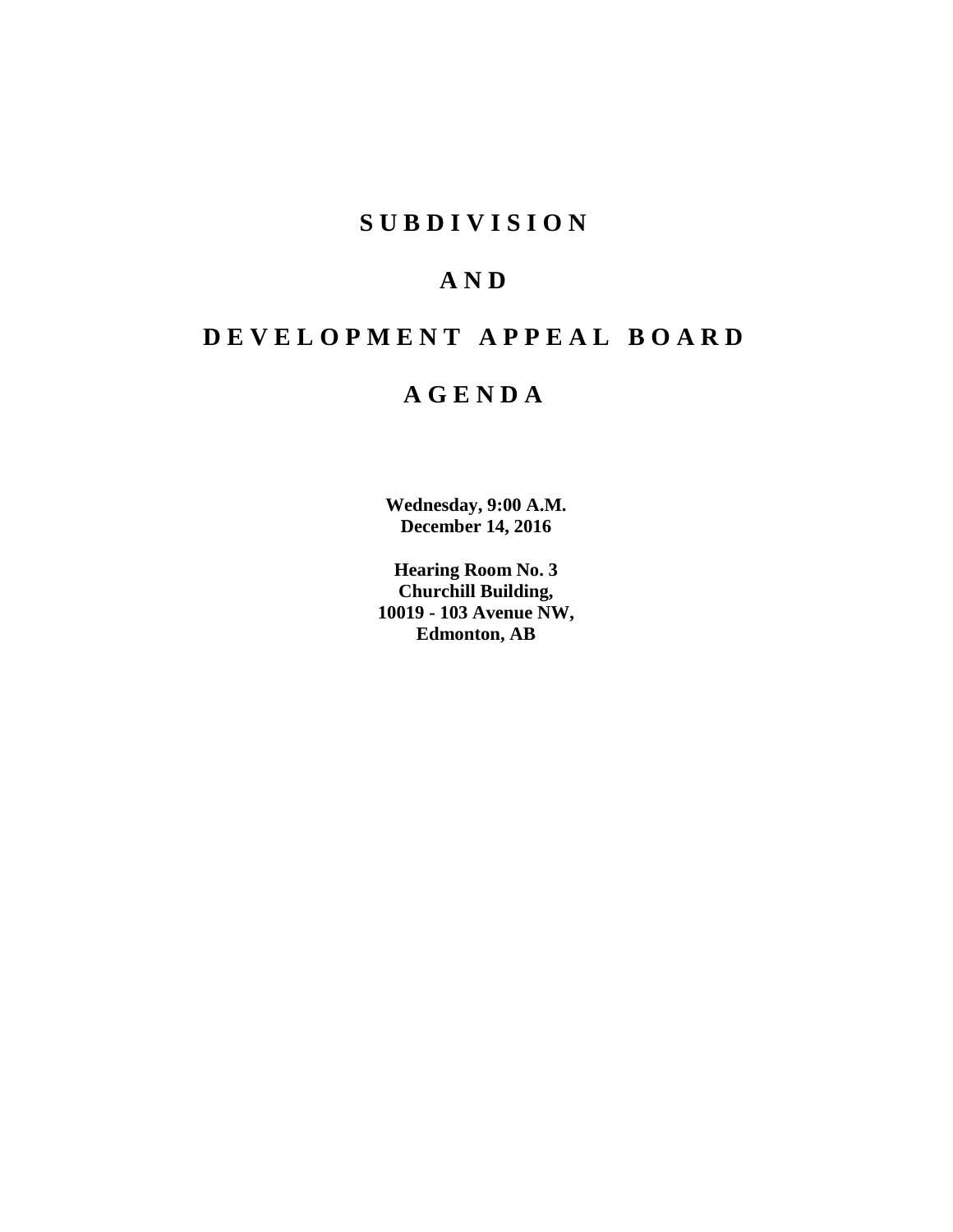# **SUBDIVISION AND DEVELOPMENT APPEAL BOARD HEARING ROOM NO. 3**

|              | <b>NOTE:</b> |               | Unless otherwise stated, all references to "Section numbers" refer to<br>the authority under the Edmonton Zoning Bylaw 12800.                                                   |
|--------------|--------------|---------------|---------------------------------------------------------------------------------------------------------------------------------------------------------------------------------|
|              |              |               | 12407 - Jasper Avenue NW<br>Project No.: 235409651-001                                                                                                                          |
|              |              |               | To operate a Major Home Based Business<br>(Massage Therapy - Jasper 124 Massage)<br>Therapy Inc.)                                                                               |
| $\mathbf{I}$ | $10:30$ A.M. | SDAB-D-16-322 |                                                                                                                                                                                 |
|              |              |               | 6124 - 152A Avenue NW<br>Project No.: 228926774-006                                                                                                                             |
|              |              |               | To allow for parking within the Front Yard (to<br>keep the existing driveway and the crossing<br>curb after the front attached Garage was<br>converted into a living-room area) |
| I            | 9:00 A.M.    | SDAB-D-16-321 |                                                                                                                                                                                 |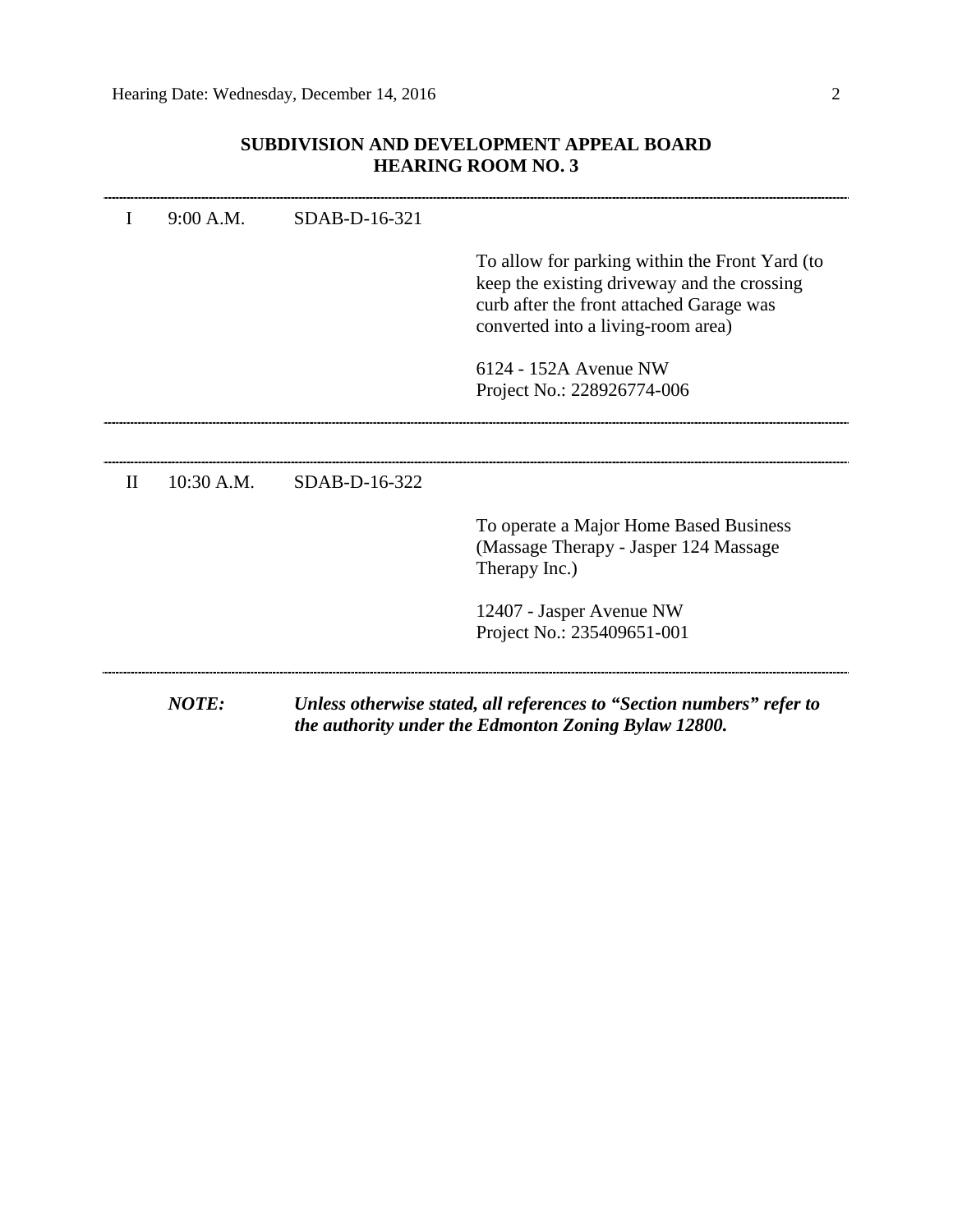| <u>ITEM I: 9:00 A.M.</u> |                                                        | FILE: SDAB-D-16-321                                                                                                                                                             |
|--------------------------|--------------------------------------------------------|---------------------------------------------------------------------------------------------------------------------------------------------------------------------------------|
|                          | AN APPEAL FROM THE DECISION OF THE DEVELOPMENT OFFICER |                                                                                                                                                                                 |
|                          | <b>APPELLANT:</b>                                      |                                                                                                                                                                                 |
|                          | <b>APPLICATION NO.:</b>                                | 228926774-006                                                                                                                                                                   |
|                          | <b>APPLICATION TO:</b>                                 | Allow for parking within the Front Yard<br>(to keep the existing driveway and the<br>crossing curb after the front attached<br>Garage was converted into a living-room<br>area) |
|                          | <b>DECISION OF THE</b><br>DEVELOPMENT AUTHORITY:       | Refused                                                                                                                                                                         |
|                          | <b>DECISION DATE:</b>                                  | November 24, 2016                                                                                                                                                               |
|                          | <b>DATE OF APPEAL:</b>                                 | November 29, 2016                                                                                                                                                               |
|                          | MUNICIPAL DESCRIPTION<br>OF SUBJECT PROPERTY:          | 6124 - 152A Avenue NW                                                                                                                                                           |
|                          | <b>LEGAL DESCRIPTION:</b>                              | Plan 5782NY Blk 37 Lot 45                                                                                                                                                       |
|                          | ZONE:                                                  | RF1-Single Detached Residential Zone                                                                                                                                            |
|                          | <b>OVERLAY:</b>                                        | N/A                                                                                                                                                                             |
|                          | STATUTORY PLAN:                                        | McLeod West Neighbourhood Area<br><b>Structure Plan</b>                                                                                                                         |
|                          |                                                        |                                                                                                                                                                                 |

# *Grounds for Appeal*

The Appellant provided the following reasons for appealing the decision of the Development Authority:

> Please be advised that Permit Masters will be representing the property owner on the appeal of the above Development Permit. An application was submitted and subsequently refused to allow for parking within the Front Yard at 6124 152 Ave NW.

> We believe that the Development Authority did not properly apply the requirements of the Land Use Bylaw in their review of the application.

> Additional information in support of the appeal will be presented at the hearing.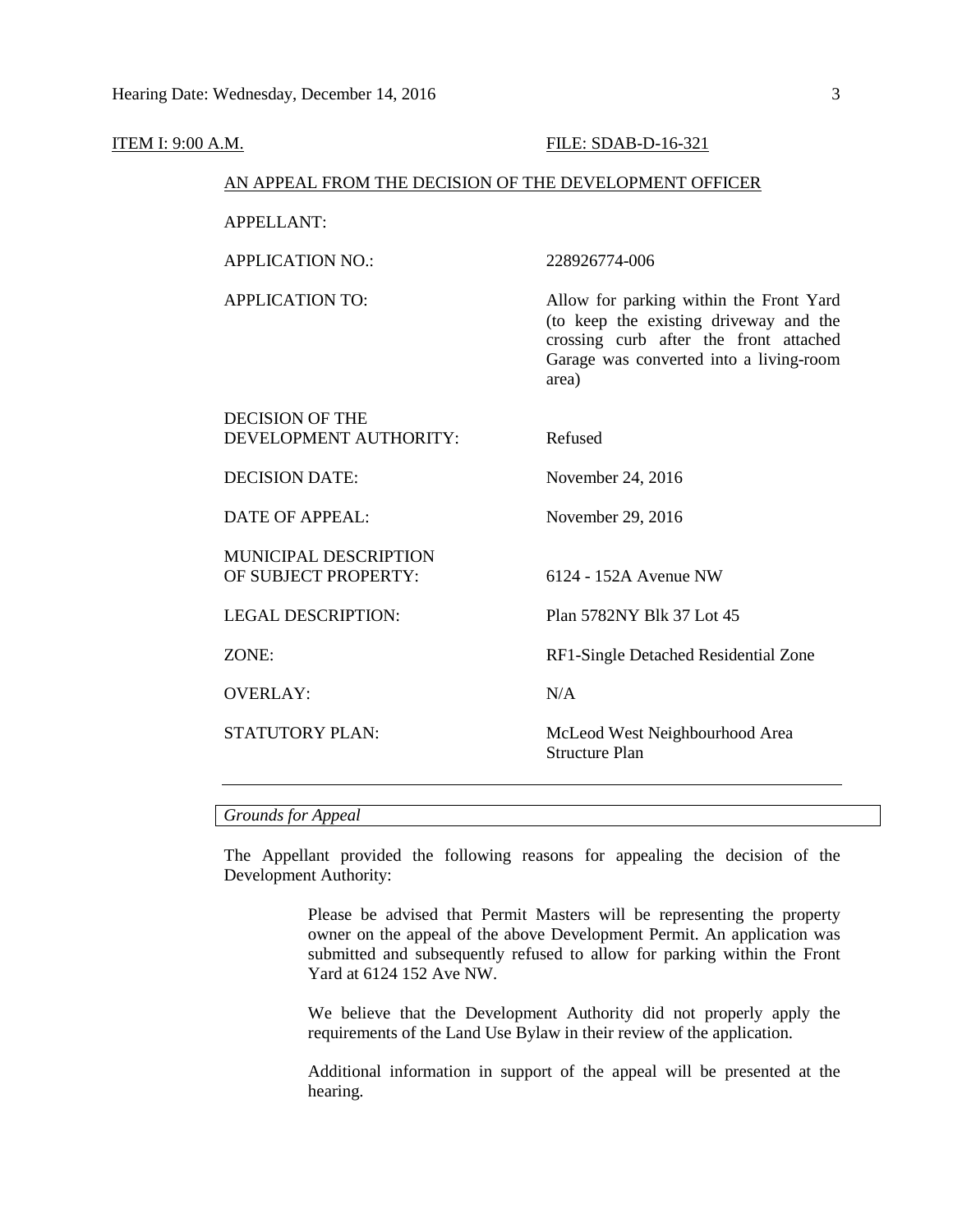# *General Matters*

#### **Appeal Information:**

The *Municipal Government Act*, RSA 2000, c M-26 states the following:

#### **Grounds for Appeal**

**685(1)** If a development authority

- (a) fails or refuses to issue a development permit to a person,
- (b) issues a development permit subject to conditions, or
- (c) issues an order under section 645,

the person applying for the permit or affected by the order under section 645 may appeal to the subdivision and development appeal board.

# **Appeals**

- **686(1)** A development appeal to a subdivision and development appeal board is commenced by filing a notice of the appeal, containing reasons, with the board within 14 days,
	- (a) in the case of an appeal made by a person referred to in section 685(1), after
		- (i) the date on which the person is notified of the order or decision or the issuance of the development permit, or

#### **Hearing and Decision**

**687(3)** In determining an appeal, the subdivision and development appeal board

…

…

(a.1) must comply with the land use policies and statutory plans and, subject to clause (d), the land use bylaw in effect;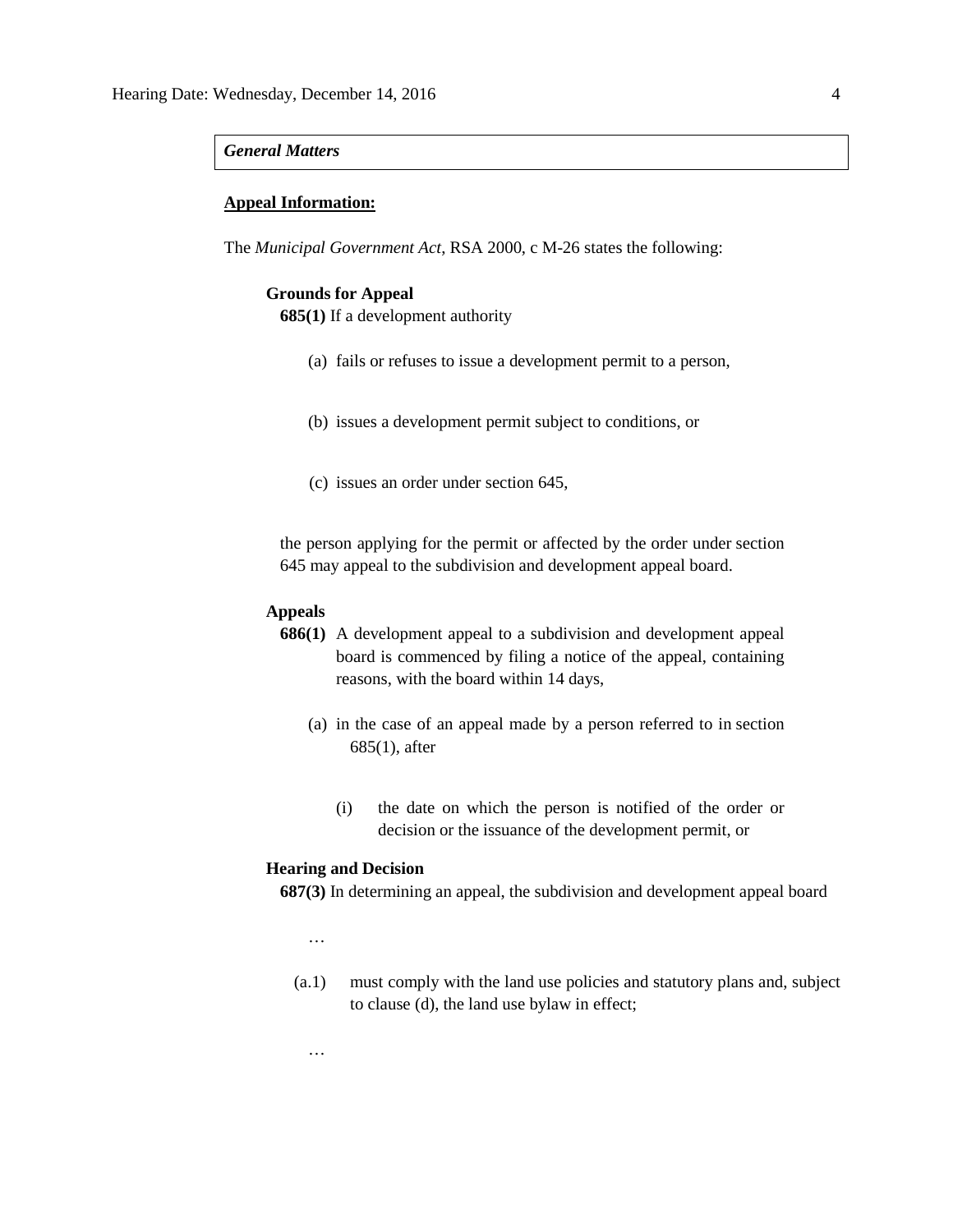# Hearing Date: Wednesday, December 14, 2016 5

- (c) may confirm, revoke or vary the order, decision or development permit or any condition attached to any of them or make or substitute an order, decision or permit of its own;
- (d) may make an order or decision or issue or confirm the issue of a development permit even though the proposed development does not comply with the land use bylaw if, in its opinion,
	- (i) the proposed development would not
		- (A) unduly interfere with the amenities of the neighbourhood, or
		- (B) materially interfere with or affect the use, enjoyment or value of neighbouring parcels of land,

and

(ii) the proposed development conforms with the use prescribed for that land or building in the land use bylaw.

# **General Provisions from the** *Edmonton Zoning Bylaw:*

Under section 110.2(4), **Single Detached Housing** is a **Permitted Use** in the RF1 Single Detached Residential Zone.

Under section 6.1(2), **Accessory** means "when used to describe a Use or building, a Use or building naturally or normally incidental, subordinate, and devoted to the principal Use or building, and located on the same lot or Site."

Under section 6.1(26), **Driveway** means "an area that provides access for vehicles from a public or private roadway to a Garage or Parking Area."

Under section 6.1(41), **Front Yard** means "the portion of a Site abutting the Front Lot Line extending across the full width of the Site, situated between the Front Lot Line and the nearest wall of the principal building, not including projections.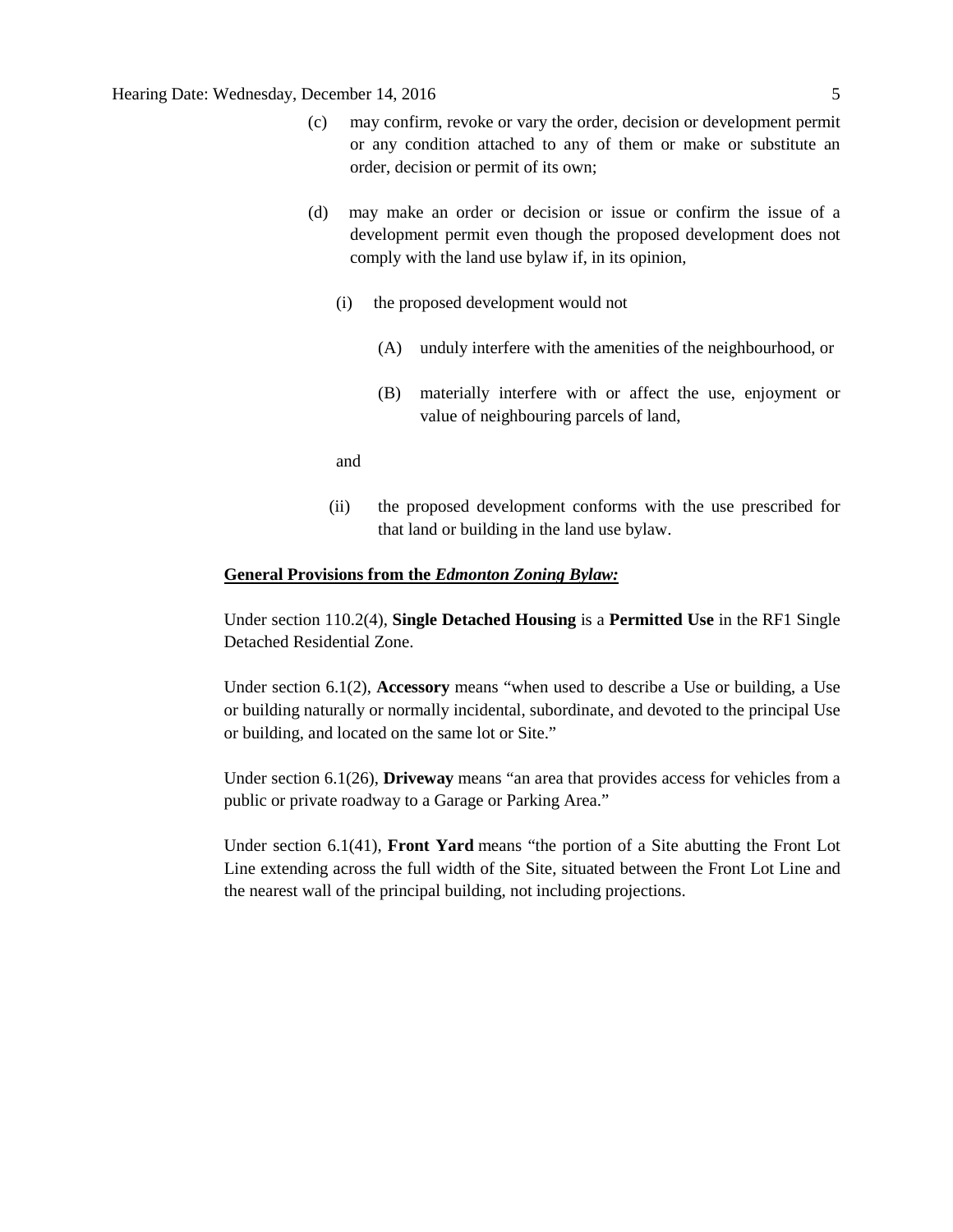

Under section 6.1(70), **Parking Area** means "an area that is used for the parking of vehicles. A Parking Area is comprised of one or more parking spaces, and includes a parking pad, but does not include a Driveway."

Section 110.1 states that the **General Purpose** of **RF1 Single Detached Residential Zone** is to provide for Single Detached Housing while allowing other forms of small scale housing in the form of Secondary Suites, Semi-detached Housing and Duplex Housing under certain conditions.

# *Driveway*

Section 54.1.5 states "The Driveway shall lead directly from the roadway to the required Garage or Parking Area."

# **Development Officer's Determination:**

Driveway - The Driveway does not lead to a Garage or Parking Area. (Section 54.1.5)

# *Parking Area*

Section 54.2.2.e.1 states parking spaces shall not be located within a Front Yard.

# **Development Officer's Determination:**

Parking Area - A Parking Area is proposed within the Front Yard. (Section 54.2.e.i)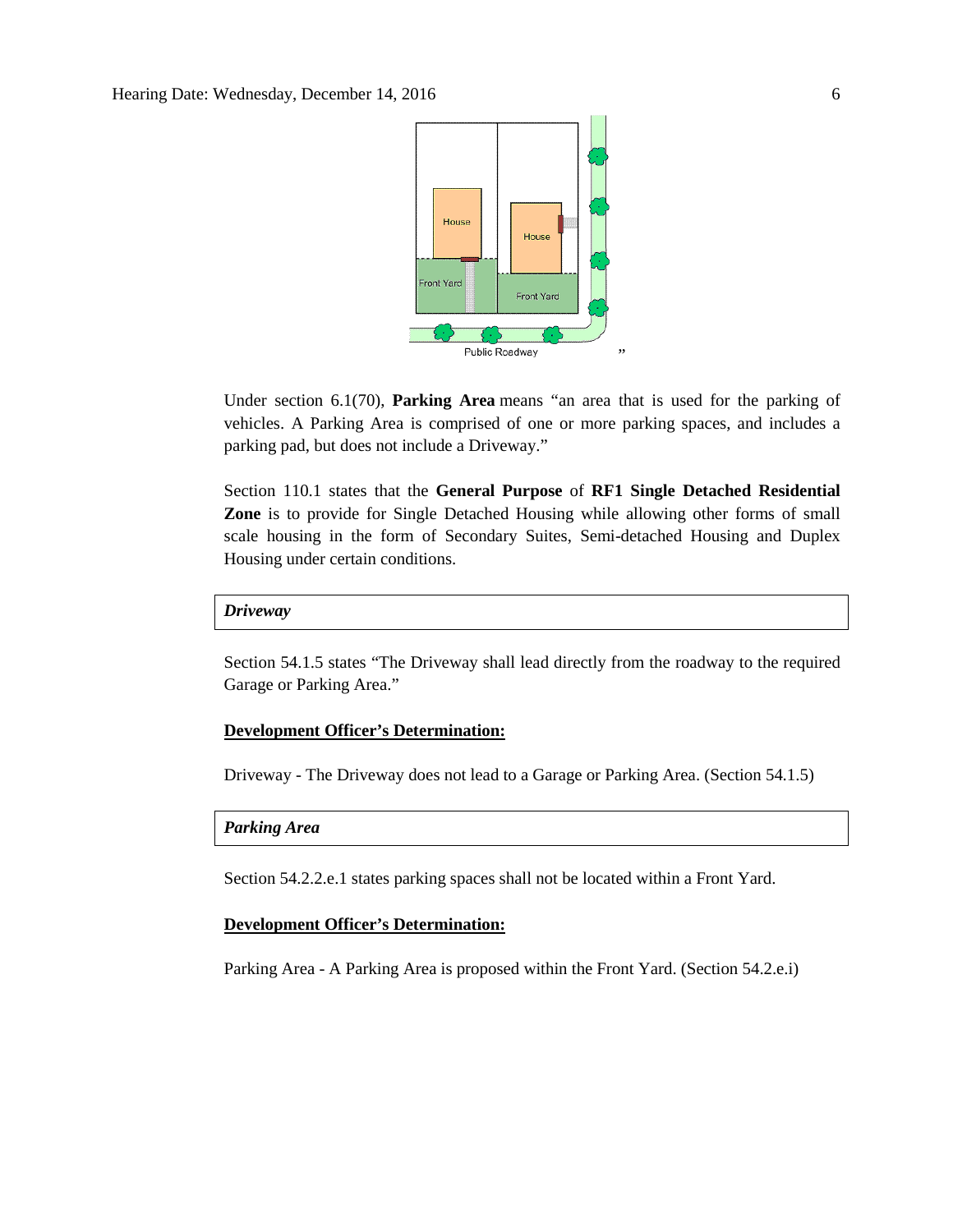# *Landscaping*

Section 55.2.g states all Yards visible from a public roadway, other than a Lane, shall be seeded or sodded.

## **Development Officer's Determination:**

Landscaping - A portion of the Front Yard is Hardsurfaced instead of seeded or sodded. (Section 55.2.g)

# Notice to Applicant/Appellant

Provincial legislation requires that the Subdivision and Development Appeal Board issue its official decision in writing within fifteen days of the conclusion of the hearing. Bylaw No. 11136 requires that a verbal announcement of the Board's decision shall be made at the conclusion of the hearing of an appeal, but the verbal decision is not final nor binding on the Board until the decision has been given in writing in accordance with the *Municipal Government Act*.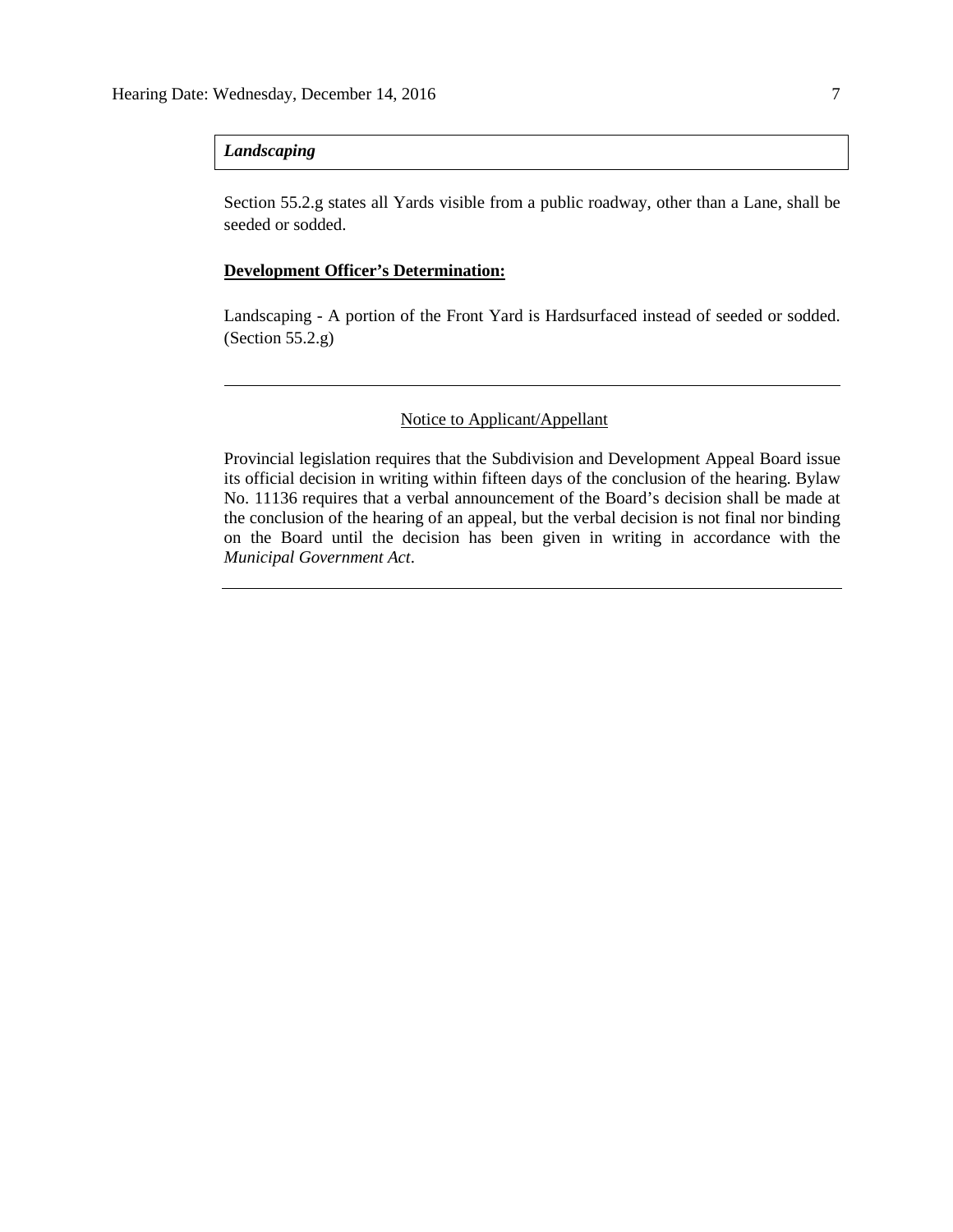| <b>nönfon</b>                                                                                                                                                                |                                  |                        |                                                    | Project Number: 228926774-006<br><b>Application Date:</b><br>NOV 09, 2016<br>Printed:<br>November 30, 2016 at 8:35 AM            |
|------------------------------------------------------------------------------------------------------------------------------------------------------------------------------|----------------------------------|------------------------|----------------------------------------------------|----------------------------------------------------------------------------------------------------------------------------------|
|                                                                                                                                                                              |                                  | <b>Application for</b> |                                                    | $1$ of $1$<br>Page:                                                                                                              |
| <b>Minor Development Permit</b>                                                                                                                                              |                                  |                        |                                                    |                                                                                                                                  |
| This document is a Development Permit Decision for the development application described below.                                                                              |                                  |                        |                                                    |                                                                                                                                  |
|                                                                                                                                                                              |                                  |                        |                                                    |                                                                                                                                  |
| Applicant                                                                                                                                                                    |                                  |                        | 6124 - 152A AVENUE NW                              | Property Address(es) and Legal Description(s)                                                                                    |
|                                                                                                                                                                              |                                  |                        | Plan 5782NY Blk 37 Lot 45                          |                                                                                                                                  |
|                                                                                                                                                                              |                                  |                        | <b>Specific Address(es)</b>                        |                                                                                                                                  |
|                                                                                                                                                                              |                                  | Suite:                 | 6124 - 152A AVENUE NW                              |                                                                                                                                  |
|                                                                                                                                                                              |                                  |                        | Entryway: 6124 - 152A AVENUE NW                    |                                                                                                                                  |
|                                                                                                                                                                              |                                  |                        | Building: 6124 - 152A AVENUE NW                    |                                                                                                                                  |
| <b>Scope of Application</b>                                                                                                                                                  |                                  |                        |                                                    |                                                                                                                                  |
| To allow for parking within the Front Yard (to keep the existing driveway and the crossing curb after after the front attached Garage<br>converted into a living-room area). |                                  |                        |                                                    |                                                                                                                                  |
| <b>Permit Details</b>                                                                                                                                                        |                                  |                        |                                                    |                                                                                                                                  |
|                                                                                                                                                                              |                                  |                        |                                                    |                                                                                                                                  |
| # of Dwelling Units Add/Remove: 0<br>Client File Reference Number:                                                                                                           |                                  |                        | Class of Permit: Class A<br>Lot Grading Needed?: N |                                                                                                                                  |
| Minor Dev. Application Fee: Exterior Alterations (Res.)                                                                                                                      |                                  |                        | New Sewer Service Required: N                      |                                                                                                                                  |
| Secondary Suite Included ?: N                                                                                                                                                |                                  |                        | Stat. Plan Overlay/Annex Area: (none)              |                                                                                                                                  |
| I/We certify that the above noted details are correct.                                                                                                                       |                                  |                        |                                                    |                                                                                                                                  |
| Applicant signature:                                                                                                                                                         |                                  |                        |                                                    |                                                                                                                                  |
| <b>Development Application Decision</b><br>Refused                                                                                                                           |                                  |                        |                                                    |                                                                                                                                  |
| <b>Reason for Refusal</b><br>1. Driveway - The Driveway does not lead to a Garage or Parking Area. (Section 54.1.5)                                                          |                                  |                        |                                                    |                                                                                                                                  |
| 2. Parking Area - A Parking Area is proposed within the Front Yard. (Section 54.2.e.i)                                                                                       |                                  |                        |                                                    |                                                                                                                                  |
| 3. Landscaping - A portion of the Front Yard is Hardsurfaced instead of seeded or sodded. (Section 55.2.g)                                                                   |                                  |                        |                                                    |                                                                                                                                  |
|                                                                                                                                                                              |                                  |                        |                                                    |                                                                                                                                  |
|                                                                                                                                                                              |                                  |                        |                                                    |                                                                                                                                  |
| <b>Rights of Appeal</b><br>Chapter 24, Section 683 through 689 of the Municipal Government Amendment Act.                                                                    |                                  |                        |                                                    | The Applicant has the right of appeal within 14 days of receiving notice of the Development Application Decision, as outlined in |
|                                                                                                                                                                              |                                  |                        |                                                    |                                                                                                                                  |
| Issue Date: Nov 24, 2016                                                                                                                                                     | Development Authority: LAI, ECHO |                        |                                                    | Signature:                                                                                                                       |
| Fees                                                                                                                                                                         |                                  |                        |                                                    |                                                                                                                                  |
| <b>Fee Amount</b>                                                                                                                                                            |                                  | Amount Paid            | Receipt#                                           | Date Paid                                                                                                                        |
| Dev. Application Fee                                                                                                                                                         | \$159.00                         | \$159.00               |                                                    |                                                                                                                                  |
| <b>Total GST Amount:</b>                                                                                                                                                     | \$0.00                           |                        |                                                    |                                                                                                                                  |
| <b>Totals for Permit:</b>                                                                                                                                                    | \$159.00                         | \$159.00               |                                                    |                                                                                                                                  |
|                                                                                                                                                                              |                                  |                        |                                                    |                                                                                                                                  |
|                                                                                                                                                                              |                                  | THIS IS NOT A PERMIT   |                                                    |                                                                                                                                  |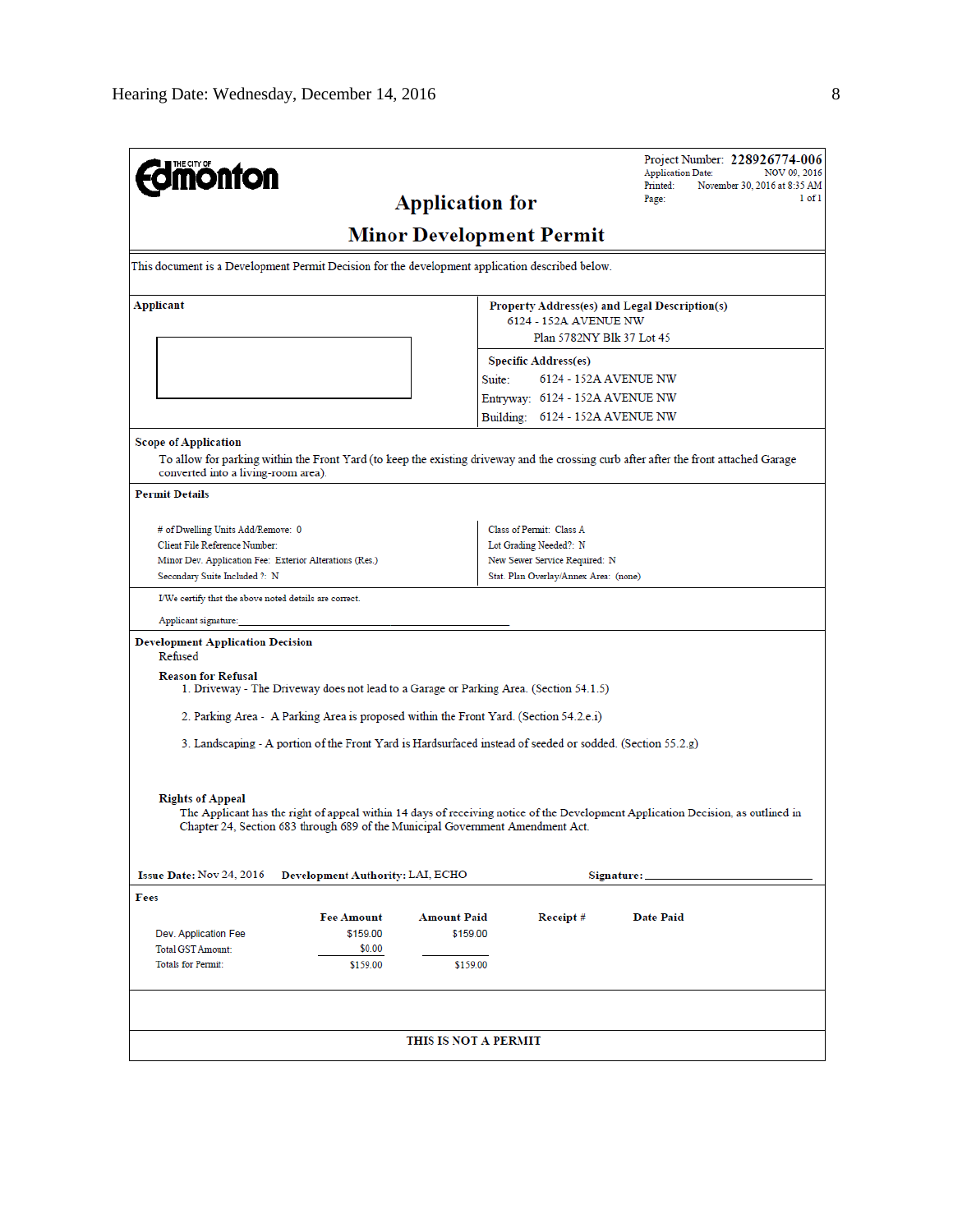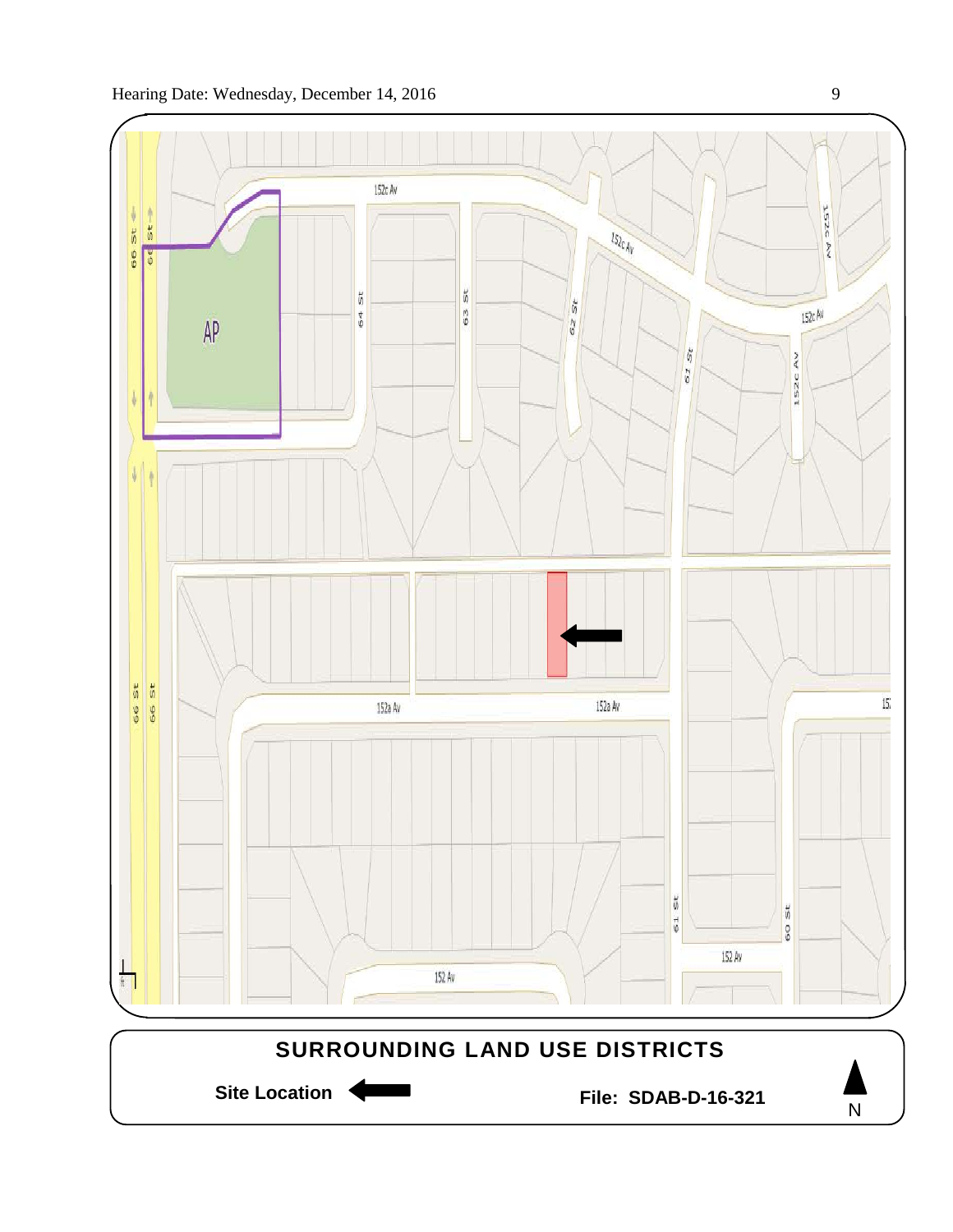| AN APPEAL FROM THE DECISION OF THE DEVELOPMENT OFFICER |                                                                                               |
|--------------------------------------------------------|-----------------------------------------------------------------------------------------------|
| <b>APPELLANT:</b>                                      |                                                                                               |
| <b>APPLICATION NO.:</b>                                | 235409651-001                                                                                 |
| <b>ADDRESS OF APPELLANT:</b>                           | 12407 Jasper Avenue NW                                                                        |
| <b>APPLICATION TO:</b>                                 | Operate a Major Home Based Business<br>(Massage Therapy - Jasper 124 Massage<br>Therapy Inc.) |
| <b>DECISION OF THE</b><br>DEVELOPMENT AUTHORITY:       | Refused                                                                                       |
| <b>DECISION DATE:</b>                                  | November 25, 2016                                                                             |
| DATE OF APPEAL:                                        | November 25, 2016                                                                             |
| <b>MUNICIPAL DESCRIPTION</b><br>OF SUBJECT PROPERTY:   | 12407 Jasper Avenue NW                                                                        |
| <b>LEGAL DESCRIPTION:</b>                              | Plan RN22 Blk 35 Lot 2                                                                        |
| ZONE:                                                  | RF1 Single Detached Residential Zone                                                          |
| <b>OVERLAY:</b>                                        | Mature Neighbourhood Overlay                                                                  |
| <b>STATUTORY PLAN:</b>                                 | N/A                                                                                           |

# *Grounds for Appeal*

The Appellant provided the following reasons for appealing the decision of the Development Authority:

This home based business does not generate foot or vehicular traffic beyond what is characteristic of the zone DC 2 in which the home is located. Never are there more than two patients expected in the building at any given time. The Maximum business visits per day span over an estimated 12 hour time frame (ex. 8am - 8pm). Each house is given 2 parking permits for street parking.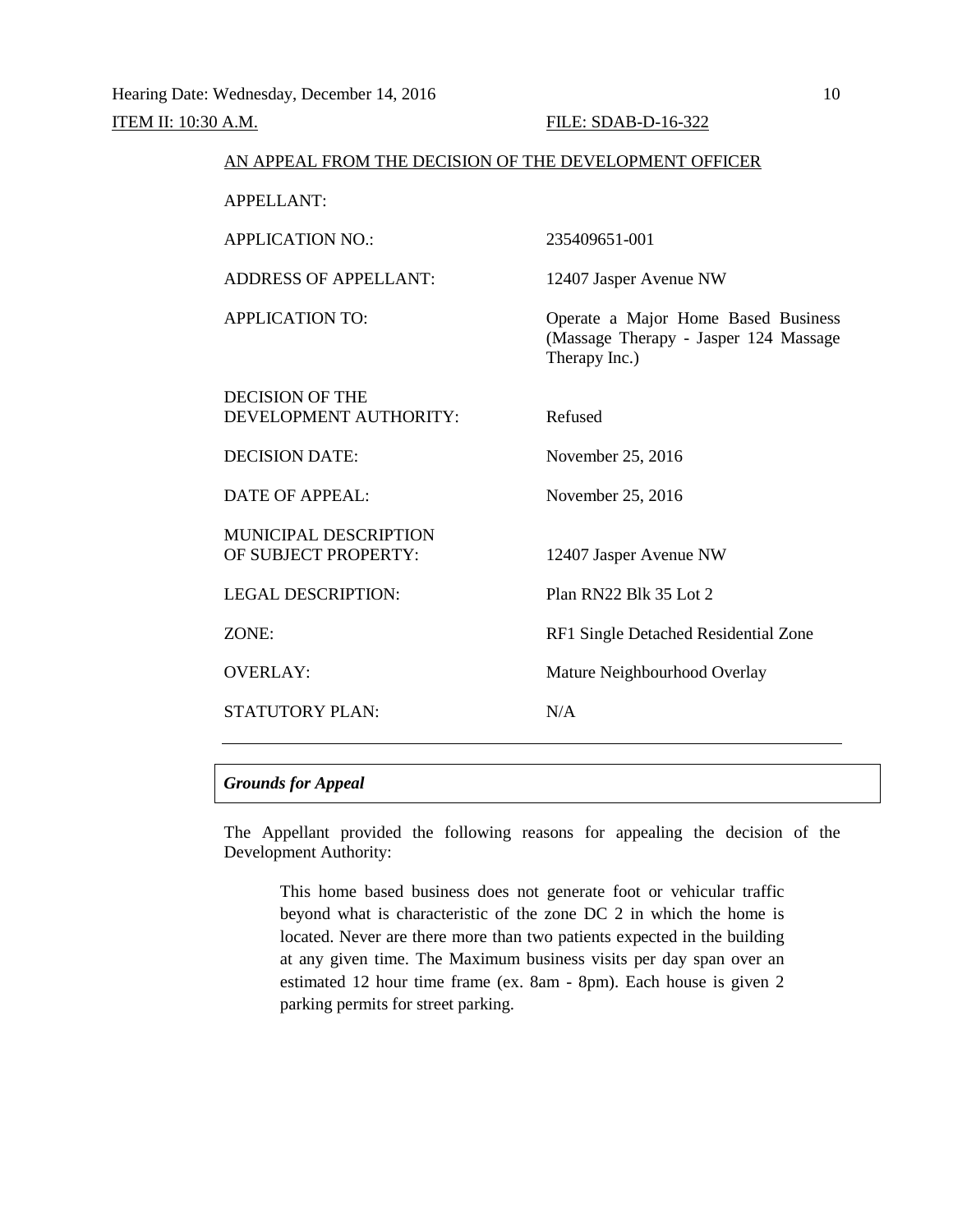#### **Board Officer's Comments**

The Appellant references a DC2 direct control district. DC2.197, Bylaw 9370, passed on January 30, 1990, applies to "Lot 1 and part of 2, Block 35, Plan XXII, RL 2". The proposed development is located at Plan RN22 Block 35 Lot 2.

For reference, DC2.197.2 states:

#### **DC2.197.2. Area of Application**

Lot 1 and part of 2, Block 35, Plan XXII, RL 2; located on the south side of Jasper Avenue between 124 Street and 125 Street; Westmount, Groat Estate.

Under section DC2.197.3, Major Home Based Business is not a Listed Use. However, "Conversion of Single Detached Dwellings to Personal Service Shops" is a Listed Use under section DC2.197.3.

#### *General Matters*

#### **Appeal Information:**

The *Municipal Government Act*, RSA 2000, c M-26 states the following:

# **Grounds for Appeal**

…

**685(1)** If a development authority

- (a) fails or refuses to issue a development permit to a person,
- (b) issues a development permit subject to conditions, or
- (c) issues an order under section 645,

the person applying for the permit or affected by the order under section 645 may appeal to the subdivision and development appeal board.

# **Appeals**

- **686(1)** A development appeal to a subdivision and development appeal board is commenced by filing a notice of the appeal, containing reasons, with the board within 14 days,
	- (a) in the case of an appeal made by a person referred to in section 685(1), after
		- (i) the date on which the person is notified of the order or decision or the issuance of the development permit, or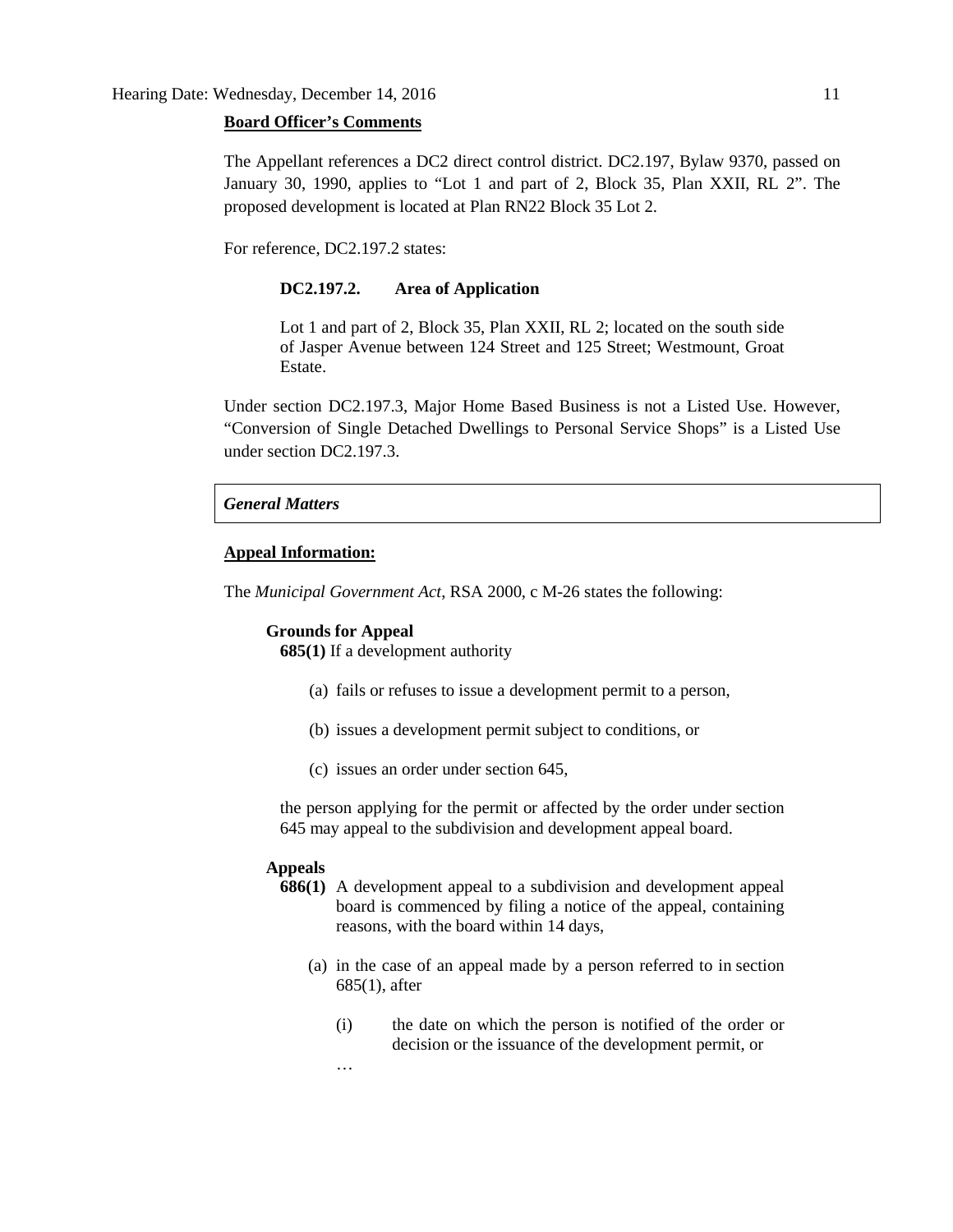The decision of the Development Officer is dated November 25, 2016. The Notice of Appeal was filed on November 25, 2016.

#### **Determining an Appeal**

The *Municipal Government Act* states the following:

# **Hearing and decision**

**687(3)** In determining an appeal, the subdivision and development appeal board

- (a.1) must comply with the land use policies and statutory plans and, subject to clause (d), the land use bylaw in effect;
- …
- (c) may confirm, revoke or vary the order, decision or development permit or any condition attached to any of them or make or substitute an order, decision or permit of its own;
- (d) may make an order or decision or issue or confirm the issue of a development permit even though the proposed development does not comply with the land use bylaw if, in its opinion,
	- (i) the proposed development would not
		- (A) unduly interfere with the amenities of the neighbourhood, or
		- (B) materially interfere with or affect the use, enjoyment or value of neighbouring parcels of land,
		- and
			- (ii) the proposed development conforms with the use prescribed for that land or building in the land use bylaw.

# **General Provisions from the** *Edmonton Zoning Bylaw:*

Section 110.1 states that the **General Purpose** of the **RF1 Single Detached Residential Zone** is:

…to provide for Single Detached Housing while allowing other forms of small scale housing in the form of Secondary Suites, Semi-detached Housing and Duplex Housing under certain conditions.

Under Section 110.3(7), **Major Home Based Business** is a **Discretionary Use** in the RF1 Single Detached Residential Zone.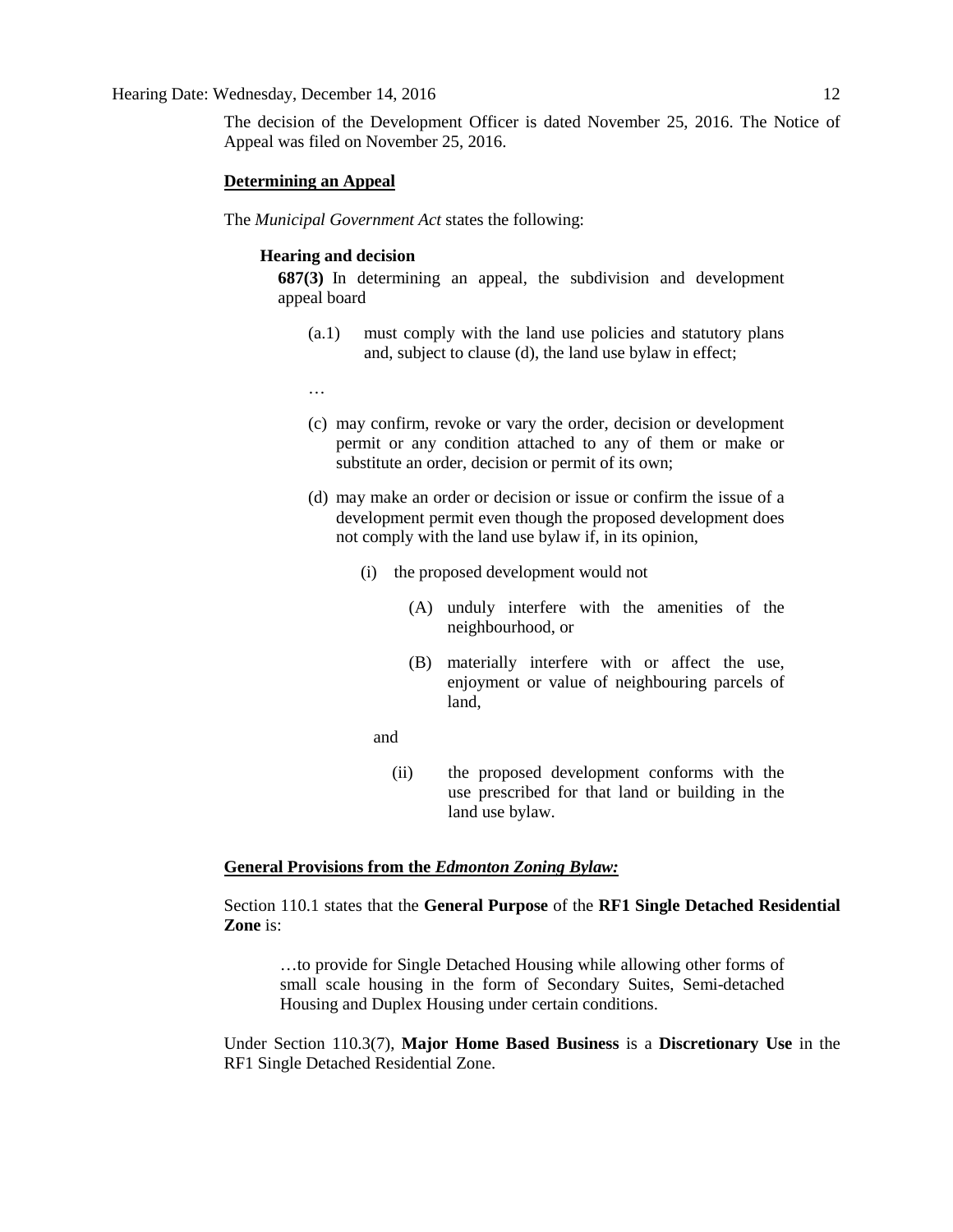Section 7.3(7) states:

**Major Home Based Business** means development consisting of the use of an approved Dwelling or Accessory building by a resident of that Dwelling for one or more businesses such businesses may generate more than one business associated visit per day. The business use must be secondary to the residential Use of the building and shall not change the residential character of the Dwelling or Accessory building. The Dwelling may be used as a workplace by a non-resident. This Use Class includes Bed and Breakfast Operations but does not include General Retail Sales.

Section 814.1 states that the **General Purpose** of the **Mature Neighbourhood Overlay** is:

…to ensure that new low density development in Edmonton's mature residential neighbourhoods is sensitive in scale to existing development, maintains the traditional character and pedestrian-friendly design of the streetscape, ensures privacy and sunlight penetration on adjacent properties and provides opportunity for discussion between applicants and neighbouring affected parties when a development proposes to vary the Overlay regulations.

#### *Major Home Based Business*

Section 75 provides as follows:

# **75. Major Home Based Business**

A Major Home Based Business shall comply with the following regulations:

1. there shall be no exterior display or advertisement other than an identification plaque or Sign a maximum of 20 cm x 30.5 cm in size located on the Dwelling;

2. there shall be no mechanical or electrical equipment used that creates external noise, or visible and audible interference with home electronics equipment in adjacent Dwellings;

3. the Major Home Based Business shall not generate pedestrian or vehicular traffic, or parking, in excess of that which is characteristic of the Zone in which it is located;

4. the number of non-resident employees or business partners working on-site shall not exceed two at any one time;

5. there shall be no outdoor business activity, or outdoor storage of material or equipment associated with the business. Indoor storage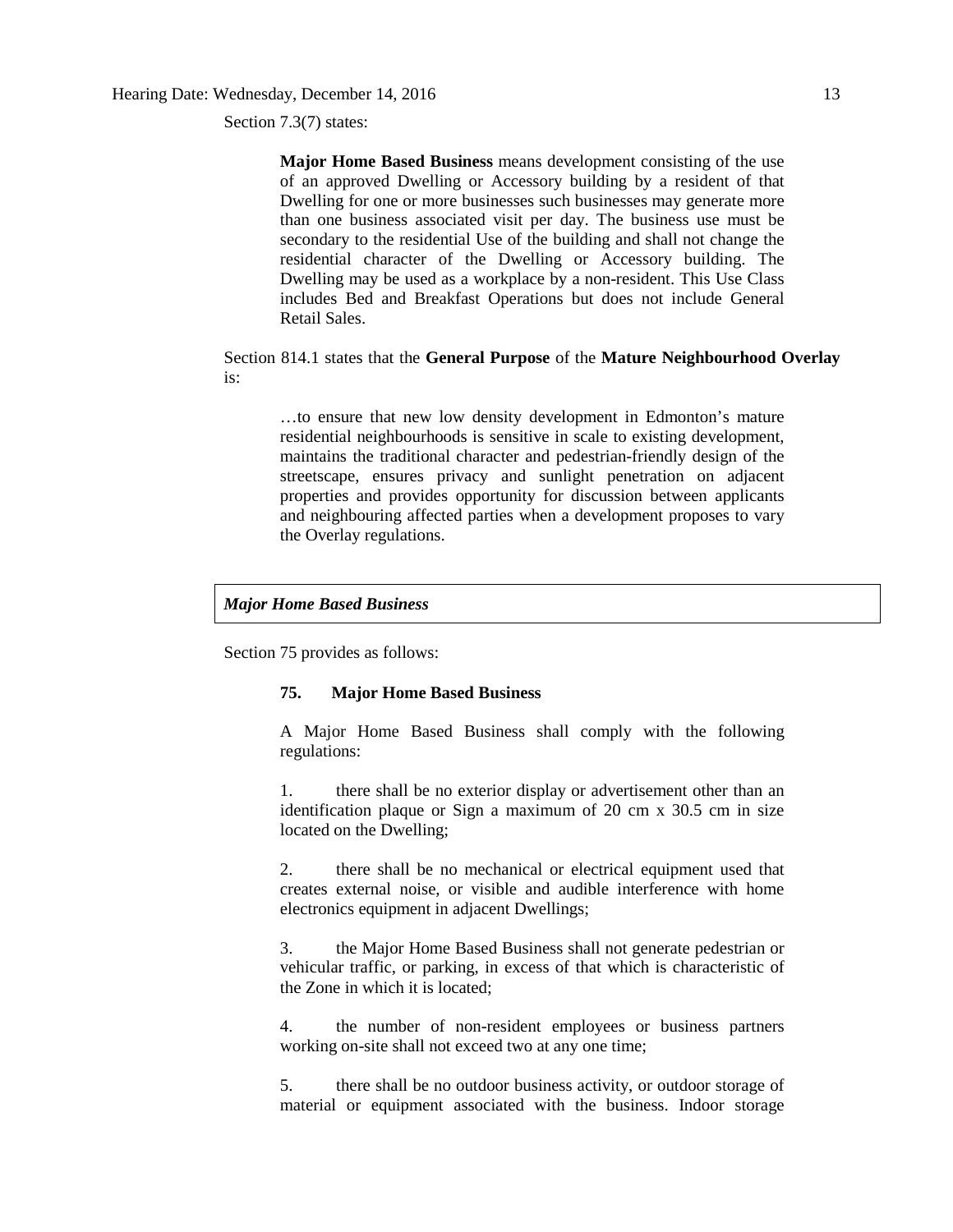# Hearing Date: Wednesday, December 14, 2016 14

related to the business activity shall be allowed in either the Dwelling or Accessory buildings;

6. the Major Home Based Business shall not change the principal character or external appearance of the Dwelling or Accessory buildings;

7. a Bed and Breakfast Operation, operating as a Major Home Based Business shall have a maximum of two Sleeping Units. Cooking facilities shall not be located within the Sleeping Units. In addition to any other parking requirements of this Bylaw, one additional parking space shall be provided for each Sleeping Unit;

8. in addition to the information requirements of subsection 13.1 of this Bylaw, each application for a Development Permit for the Use Class Major Home Based Business shall include a description of the business to be undertaken at the premises, an indication of the number of business visits per week, provision for parking, and where any materials or equipment associated with the business use are to be stored; and

9. the Major Home Based Business shall not be allowed if, in the opinion of the Development Officer, such Use would be more appropriately located in a Commercial or Industrial Zone having regard for the overall compatibility of the Use with the residential character of the area.

10. a Major Home Based Business shall not be allowed within the same principal Dwelling containing a Secondary Suite or within the same Site containing a Garage Suite or a Garden Suite and an associated principal Dwelling, unless the Home Based Business is a Bed and Breakfast Operation and the Secondary Suite or the Garage Suite or the Garden Suite is an integral part of the Bed and Breakfast Operation.

#### **Development Officer's Determination**

The Development Officer referenced section 75(9) and made the following determination:

In the opinion of the Development Officer, this Use would be more appropriately located in a Commercial or Industrial Zone as a Personal Service Shop Use (Section 7.4.41). A Personal Service Shop is neither a Permitted nor Discretionary Use within the RF1 Zone. Reference Sections 110(2) and 110(3). [unedited]

The Development Officer also referenced section 75(3), but made no determination with respect to this section:

2) the Major Home Based Business shall not generate pedestrian or vehicular traffic, or parking, in excess of that which is characteristic of the Zone in which it is located. Reference Section 75(3). [unedited]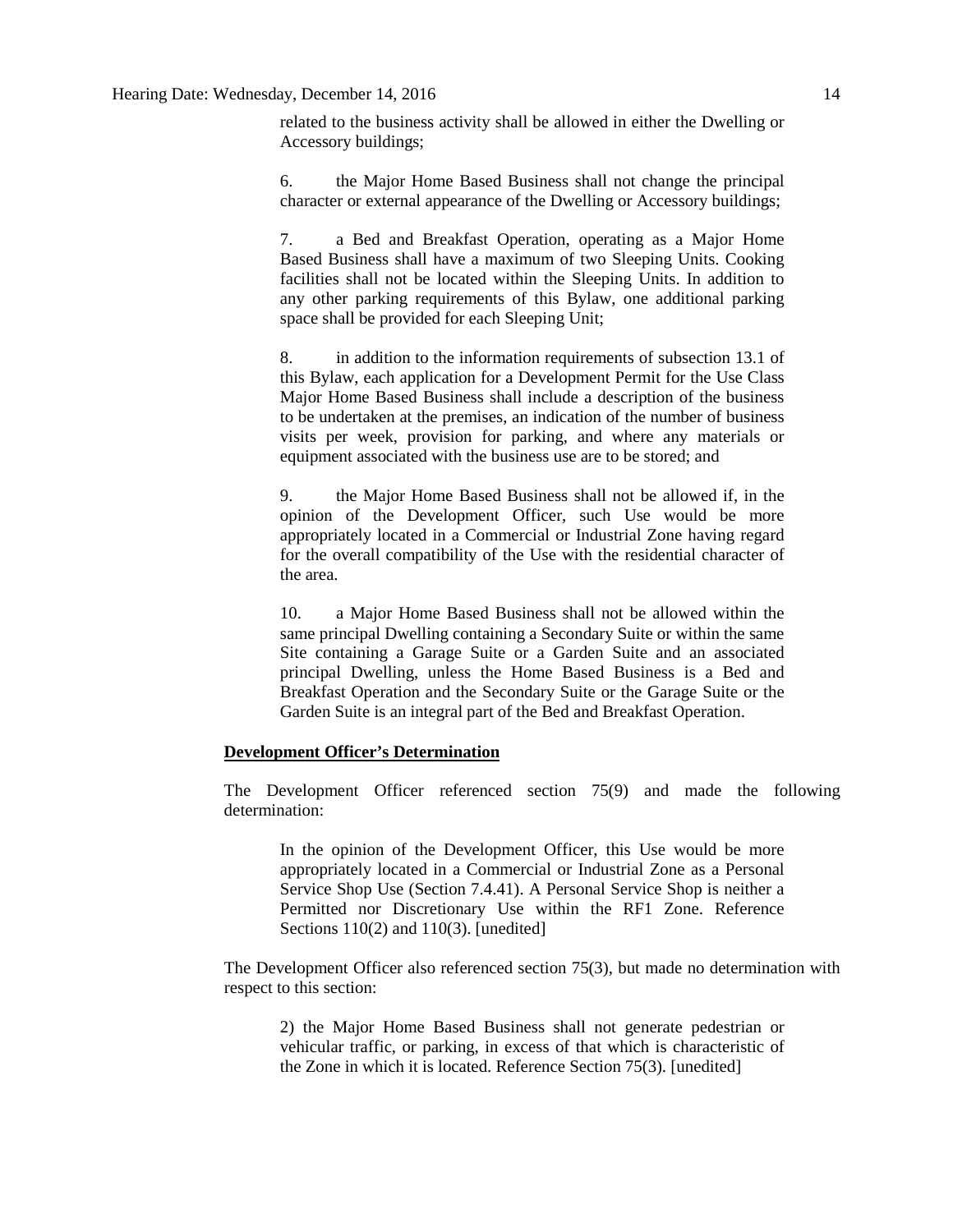#### **Board Officer's Comments**

The Development Officer determined that the proposed development is more appropriately characterized as a Personal Service Shop Use, which is neither a Permitted Use or a Discretionary Use in the RF1 Zone. Section 7.4(41) states:

**Personal Service Shops** means development used for the provision of personal services to an individual which are related to the care and appearance of the body, or the cleaning and repair of personal effects. This Use Class includes barbershops, hairdressers, beauty salons, tailors, dressmakers, shoe repair shops, and dry cleaning establishments and laundromats. This Use Class does not include Health Services.

# Notice to Applicant/Appellant

Provincial legislation requires that the Subdivision and Development Appeal Board issue its official decision in writing within fifteen days of the conclusion of the hearing. Bylaw No. 11136 requires that a verbal announcement of the Board's decision shall be made at the conclusion of the hearing of an appeal, but the verbal decision is not final nor binding on the Board until the decision has been given in writing in accordance with the *Municipal Government Act.*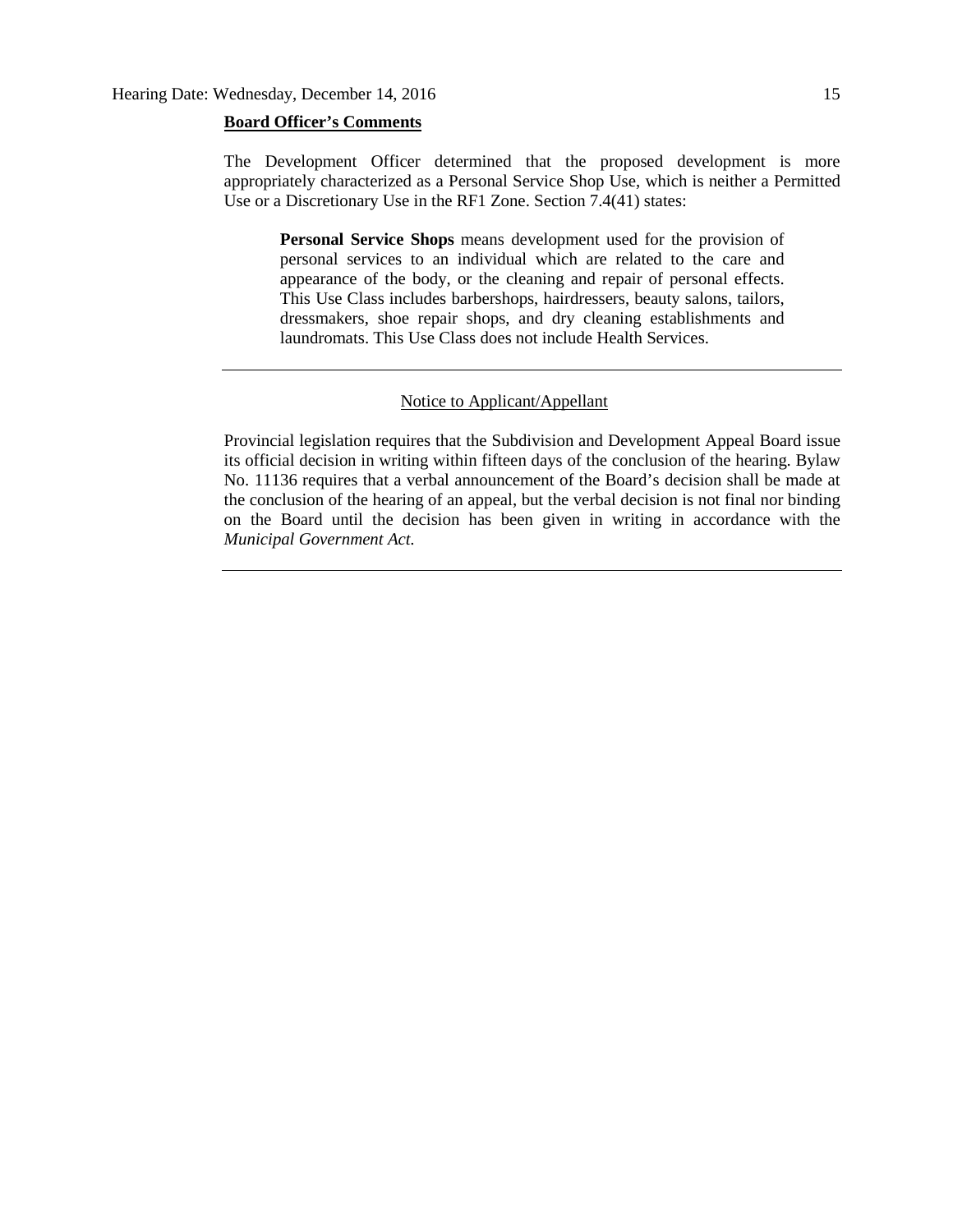| <b>mönton</b>                                                                                                                                                                                                                                                                                                                                       |                                                                           | <b>Application Date:</b><br><b>NOV 18, 2016</b><br>Printed:<br>December 7, 2016 at 10:13 AM |  |  |
|-----------------------------------------------------------------------------------------------------------------------------------------------------------------------------------------------------------------------------------------------------------------------------------------------------------------------------------------------------|---------------------------------------------------------------------------|---------------------------------------------------------------------------------------------|--|--|
| <b>Application for</b>                                                                                                                                                                                                                                                                                                                              |                                                                           | $1$ of $2$<br>Page:                                                                         |  |  |
|                                                                                                                                                                                                                                                                                                                                                     | <b>Home Occupation</b>                                                    |                                                                                             |  |  |
| This document is a Development Permit Decision for the development application described below.                                                                                                                                                                                                                                                     |                                                                           |                                                                                             |  |  |
| <b>Applicant</b>                                                                                                                                                                                                                                                                                                                                    | Property Address(es) and Legal Description(s)<br>12407 - JASPER AVENUE NW |                                                                                             |  |  |
|                                                                                                                                                                                                                                                                                                                                                     | Plan RN22 Blk 35 Lot 2                                                    |                                                                                             |  |  |
|                                                                                                                                                                                                                                                                                                                                                     | <b>Specific Address(es)</b><br>Suite:<br>12407 - JASPER AVENUE NW         |                                                                                             |  |  |
|                                                                                                                                                                                                                                                                                                                                                     |                                                                           |                                                                                             |  |  |
|                                                                                                                                                                                                                                                                                                                                                     | Entryway: 12407 - JASPER AVENUE NW<br>Building: 12407 - JASPER AVENUE NW  |                                                                                             |  |  |
|                                                                                                                                                                                                                                                                                                                                                     |                                                                           |                                                                                             |  |  |
| <b>Scope of Application</b><br>To operate a Major Home Based Business (Massage Therapy - JASPER 124 MASSAGE THERAPY INC).                                                                                                                                                                                                                           |                                                                           |                                                                                             |  |  |
|                                                                                                                                                                                                                                                                                                                                                     |                                                                           |                                                                                             |  |  |
| <b>Permit Details</b>                                                                                                                                                                                                                                                                                                                               |                                                                           |                                                                                             |  |  |
| # of businesss related visits/day: 10                                                                                                                                                                                                                                                                                                               | # of vehicles at one time: 5                                              |                                                                                             |  |  |
| Administration Office Only?: N                                                                                                                                                                                                                                                                                                                      | Business has Trailers or Equipment?: N                                    |                                                                                             |  |  |
| <b>Class of Permit:</b>                                                                                                                                                                                                                                                                                                                             | Description of Business: Massage Therapy                                  |                                                                                             |  |  |
| Do you live at the property?: Y                                                                                                                                                                                                                                                                                                                     | <b>Expiry Date:</b>                                                       |                                                                                             |  |  |
| Outdoor storage on site?: N                                                                                                                                                                                                                                                                                                                         |                                                                           |                                                                                             |  |  |
| I/We certify that the above noted details are correct.                                                                                                                                                                                                                                                                                              |                                                                           |                                                                                             |  |  |
| Applicant signature:                                                                                                                                                                                                                                                                                                                                |                                                                           |                                                                                             |  |  |
| <b>Development Application Decision</b><br>Refused                                                                                                                                                                                                                                                                                                  |                                                                           |                                                                                             |  |  |
| <b>Reason for Refusal</b><br>1. The Major Home Based Business shall not be allowed if, in the opinion of the Development Officer, such Use would be more<br>appropriately located in a Commercial or Industrial Zone having regard for the overall compatibility of the Use with the<br>residential character of the area. Reference Section 75(9). |                                                                           |                                                                                             |  |  |
| In the opinion of the Development Officer, this Use would be more appropriately located in a Commercial or Industrial Zone as a<br>Personal Service Shop Use (Section 7.4.41). A Personal Service Shop is neither a Permitted nor Discretionary Use within the<br>RF1 Zone. Reference Sections 110(2) and 110(3).                                   |                                                                           |                                                                                             |  |  |
| 2) the Major Home Based Business shall not generate pedestrian or vehicular traffic, or parking, in excess of that which is<br>characteristic of the Zone in which it is located. Reference Section 75(3).                                                                                                                                          |                                                                           |                                                                                             |  |  |
| <b>Rights of Appeal</b><br>The Applicant has the right of appeal within 14 days of receiving notice of the Development Application Decision, as outlined in<br>Chapter 24, Section 683 through 689 of the Municipal Government Amendment Act.                                                                                                       |                                                                           |                                                                                             |  |  |
| Issue Date: Nov 25, 2016<br>Development Authority: VASQUEZ, MARTY                                                                                                                                                                                                                                                                                   |                                                                           |                                                                                             |  |  |
|                                                                                                                                                                                                                                                                                                                                                     |                                                                           |                                                                                             |  |  |
|                                                                                                                                                                                                                                                                                                                                                     | THIS IS NOT A PERMIT                                                      |                                                                                             |  |  |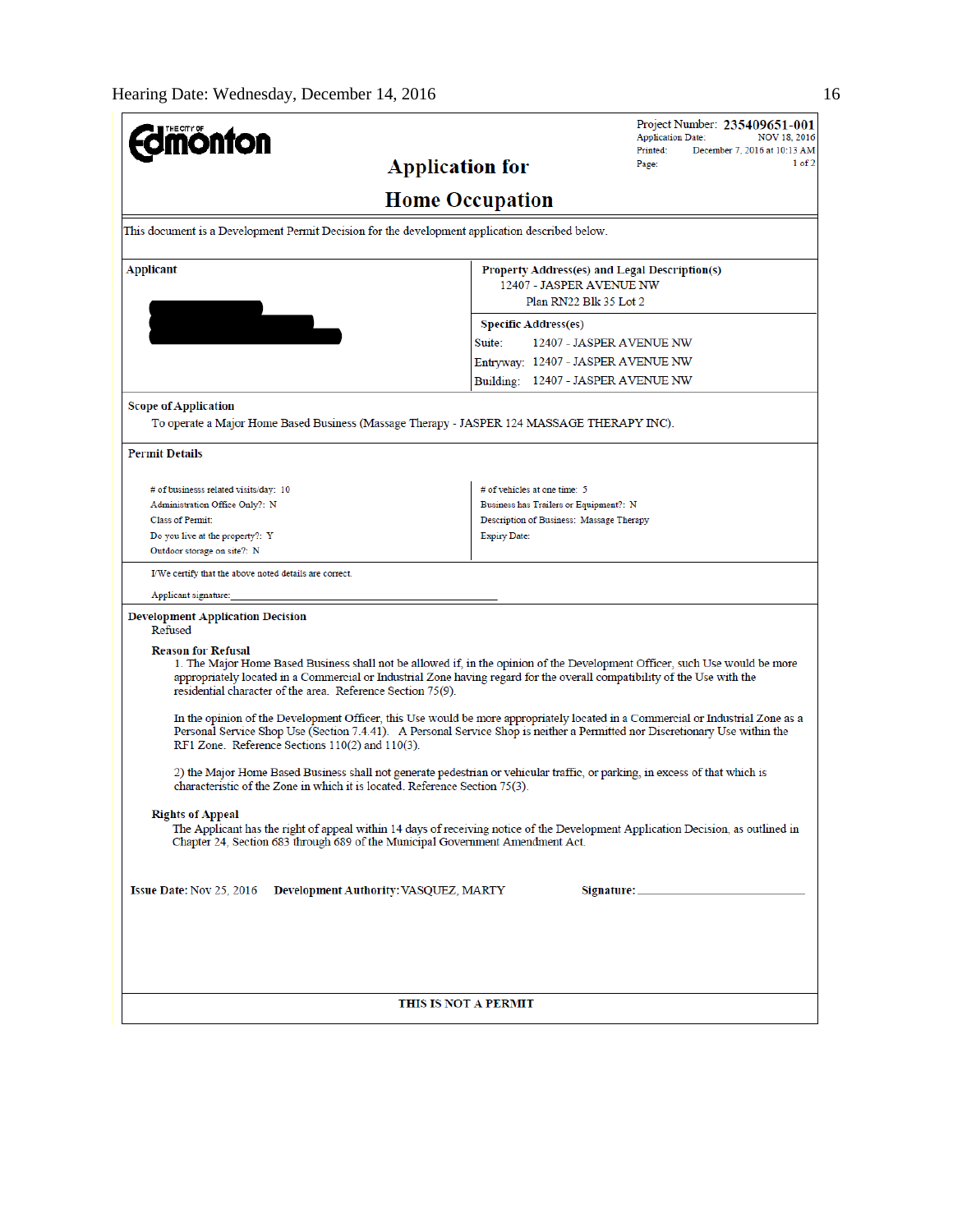| <b>Edimonton</b>                                                              |                                                     | <b>Application for</b>                     |                          | <b>Application Date:</b><br>Printed:<br>Page: | Project Number: 235409651-001<br>NOV 18, 2016<br>December 7, 2016 at 10:13 AM<br>$2$ of $2$ |
|-------------------------------------------------------------------------------|-----------------------------------------------------|--------------------------------------------|--------------------------|-----------------------------------------------|---------------------------------------------------------------------------------------------|
|                                                                               |                                                     | <b>Home Occupation</b>                     |                          |                                               |                                                                                             |
| Fees                                                                          |                                                     |                                            |                          |                                               |                                                                                             |
| Dev. Application Fee<br><b>Total GST Amount:</b><br><b>Totals for Permit:</b> | <b>Fee Amount</b><br>\$297.00<br>\$0.00<br>\$297.00 | <b>Amount Paid</b><br>\$297.00<br>\$297.00 | Receipt $\#$<br>03759198 | <b>Date Paid</b><br>Nov 18, 2016              |                                                                                             |
|                                                                               |                                                     |                                            |                          |                                               |                                                                                             |
|                                                                               |                                                     |                                            |                          |                                               |                                                                                             |
|                                                                               |                                                     |                                            |                          |                                               |                                                                                             |
|                                                                               |                                                     |                                            |                          |                                               |                                                                                             |
|                                                                               |                                                     |                                            |                          |                                               |                                                                                             |
|                                                                               |                                                     |                                            |                          |                                               |                                                                                             |
|                                                                               |                                                     |                                            |                          |                                               |                                                                                             |
|                                                                               |                                                     |                                            |                          |                                               |                                                                                             |
|                                                                               |                                                     |                                            |                          |                                               |                                                                                             |
|                                                                               |                                                     |                                            |                          |                                               |                                                                                             |
|                                                                               |                                                     |                                            |                          |                                               |                                                                                             |
|                                                                               |                                                     |                                            |                          |                                               |                                                                                             |
|                                                                               |                                                     |                                            |                          |                                               |                                                                                             |
|                                                                               |                                                     |                                            |                          |                                               |                                                                                             |
|                                                                               |                                                     | THIS IS NOT A PERMIT                       |                          |                                               |                                                                                             |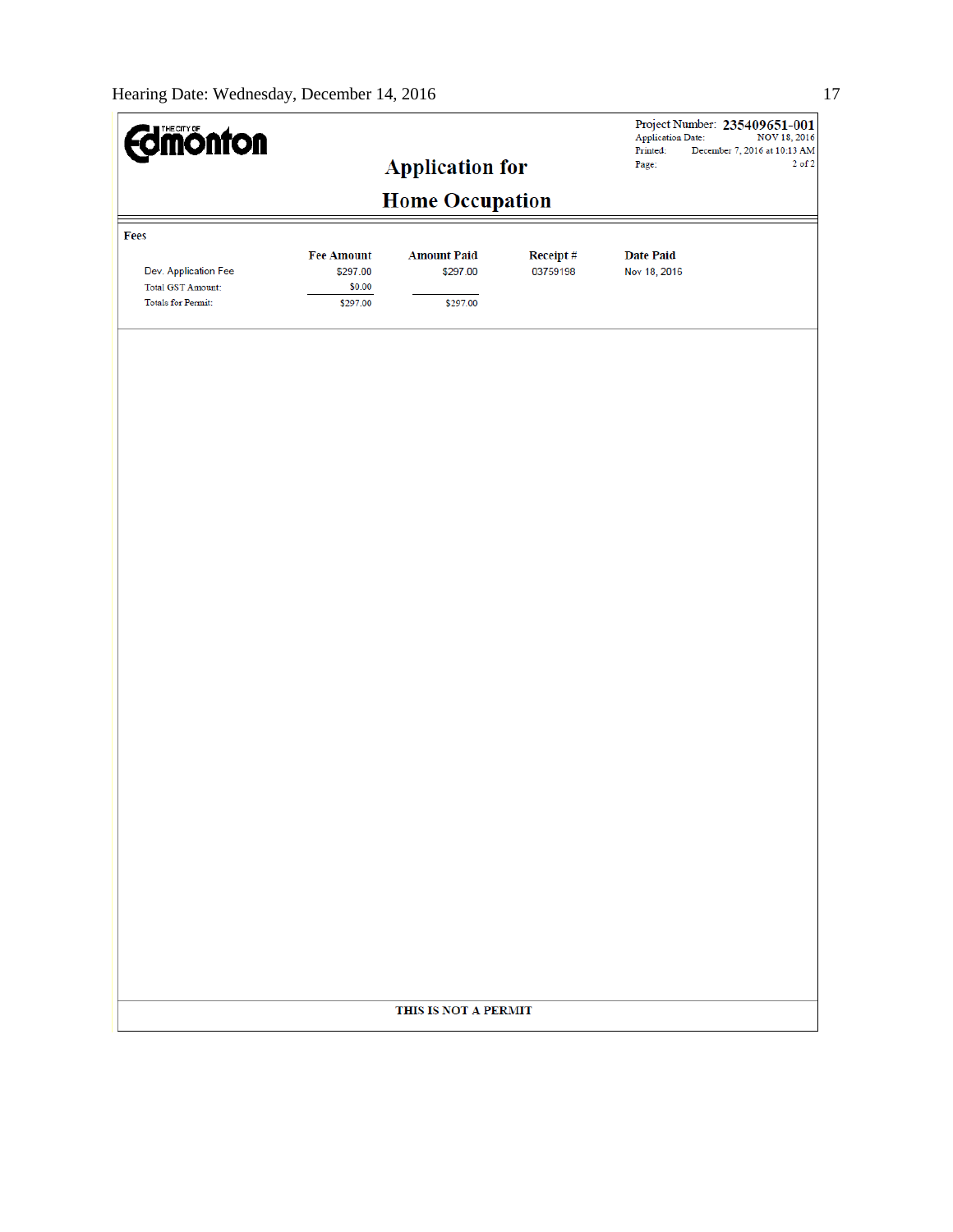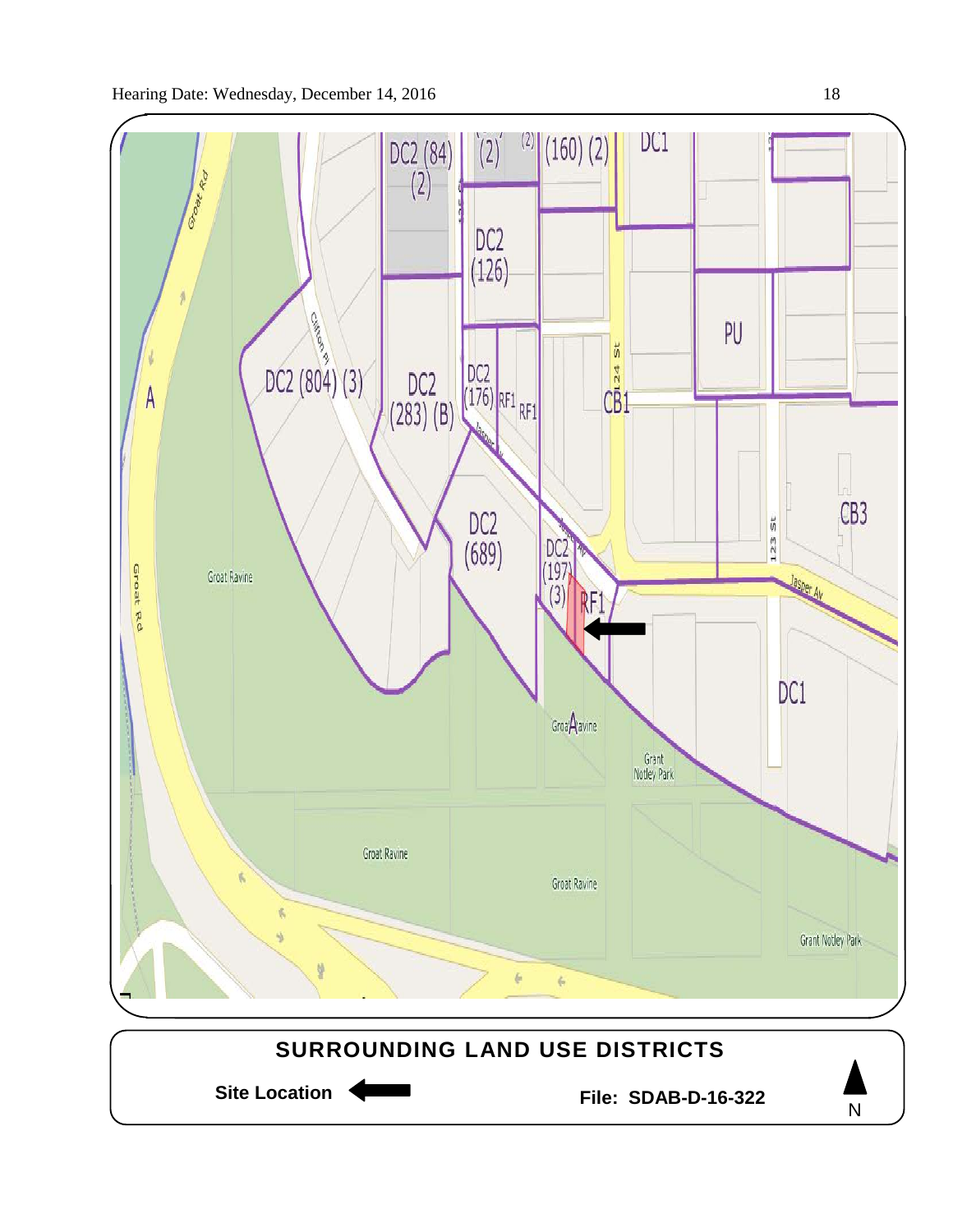# *BUSINESS LAID OVER*

| SDAB-D-16-292   | An appeal to change the Use of a General retail Store to a Major Alcohol     |  |  |
|-----------------|------------------------------------------------------------------------------|--|--|
|                 | Sales.                                                                       |  |  |
|                 | <b>January 11, 2017</b>                                                      |  |  |
| SDAB-S-16-003   | An appeal to create (1) additional rural residential lot                     |  |  |
|                 | <b>January 11, or 12, 2017</b>                                               |  |  |
| SDAB-D-16-294   | An appeal to comply with a Stop Order to CEASE the Non-Accessory             |  |  |
|                 | Parking, REMOVE all meters, signage, and material related to parking and     |  |  |
|                 | REFRAIN from allowing Non-Accessory Parking. This Order is to be             |  |  |
|                 | complied with on or before September 28, 2016.                               |  |  |
|                 | <b>January 18, 2017</b>                                                      |  |  |
| SDAB-D-16-295   | An appeal to comply with a Stop Order to CEASE the Non-Accessory             |  |  |
|                 | Parking, REMOVE all meters, signage, and material related to parking and     |  |  |
|                 | REFRAIN from allowing Non-Accessory Parking. This Order is to be             |  |  |
|                 | complied with on or before September 28, 2016.                               |  |  |
|                 | <b>January 18, 2017</b>                                                      |  |  |
| SDAB-S-14-001   | An appeal to create 78 Single Detached residential lots, 36 Semi-detached    |  |  |
|                 | residential lots, 31 Row Housing lots and three (3) Public Utility lots from |  |  |
|                 | SE 13-51-25-4                                                                |  |  |
|                 | <b>January 25, 2017</b>                                                      |  |  |
| $SDAB-D-16-144$ | An appeal to construct 6 Accessory General Industrial Use buildings -        |  |  |
|                 | existing without permits (Kiewit Energy Canada Corp - 3 lunchroom            |  |  |
|                 | buildings, 2 office buildings, and 1 office/lunch building)                  |  |  |
|                 | <b>February 2017</b>                                                         |  |  |
|                 | <b>APPEAL HEARINGS TO BE SCHEDULED</b>                                       |  |  |

| 231692613-001 | An appeal to change the use of a Restaurant to a Pawn Store, a Secondhand |  |  |  |
|---------------|---------------------------------------------------------------------------|--|--|--|
|               | Store and a Professional, Financial and Office Support Service, and to    |  |  |  |
|               | construct interior alterations. (Cash Canada)                             |  |  |  |
|               | <b>January 4 or 5, 2017</b>                                               |  |  |  |
| 232104801-001 | An appeal to create one (1) additional single detached residential lot    |  |  |  |
| LDA16-0435    | <b>January 11, 2017</b>                                                   |  |  |  |
| 226113444-003 | An appeal to operate a Major Home Based Business (Administration Office   |  |  |  |
|               | and Sandblasting Contractor k- Western Canadian Soda Blasting)            |  |  |  |
|               | <b>January 11 or 12, 2017</b>                                             |  |  |  |
| 232482794-001 | An appeal to install (1) Freestanding On-premises Sign and remove (1)     |  |  |  |
|               | existing Freestanding On-premises Sign (ST. PAUL'S<br><b>UNITED</b>       |  |  |  |
|               | CHURCH).                                                                  |  |  |  |
|               | <b>January 12, 2017</b>                                                   |  |  |  |
| 230469969-001 | An appeal by to install (1) freestanding Minor Digital Off-premises Sign  |  |  |  |
|               | (14.6m x 4.3m digital panel facing South, and static panel facing North); |  |  |  |
|               | and to remove an existing Freestanding Off-premises Sign on 2920-101      |  |  |  |
|               | Street, existing Freestanding Off-premises Signs on 2303 Gateway          |  |  |  |
|               | Boulevard NW, and existing Freestanding Off-premises Sign on 2950         |  |  |  |